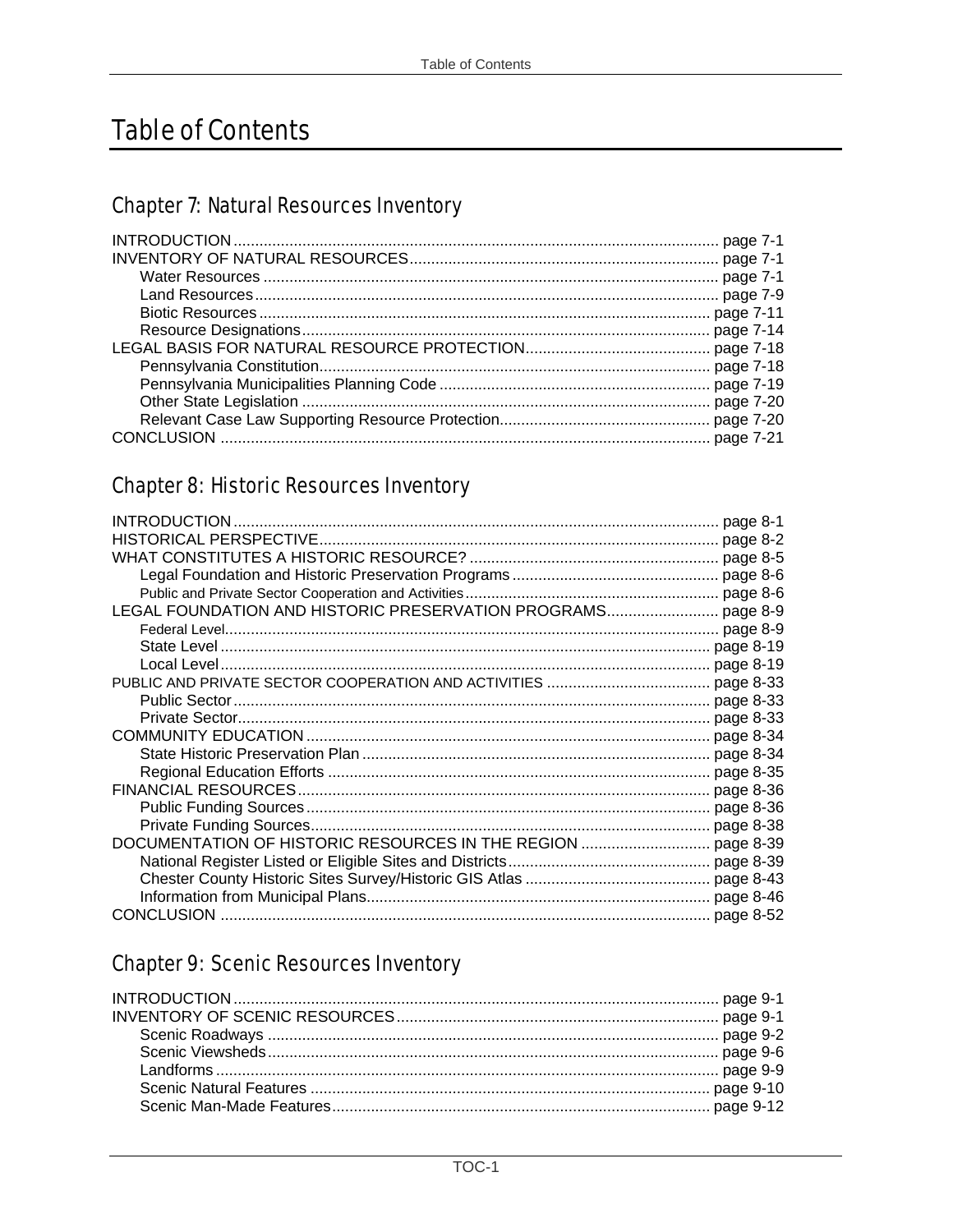# Chapter 10: Recreational Resources Inventory

# Chapter 11: Agricultural Resources Inventory

| AGRICULTURAL RESOURCE COMPONENTS: PRIME FARMLAND & SOILS page 11-3 |  |
|--------------------------------------------------------------------|--|
|                                                                    |  |
|                                                                    |  |
|                                                                    |  |
|                                                                    |  |
|                                                                    |  |
|                                                                    |  |
|                                                                    |  |
|                                                                    |  |
|                                                                    |  |
|                                                                    |  |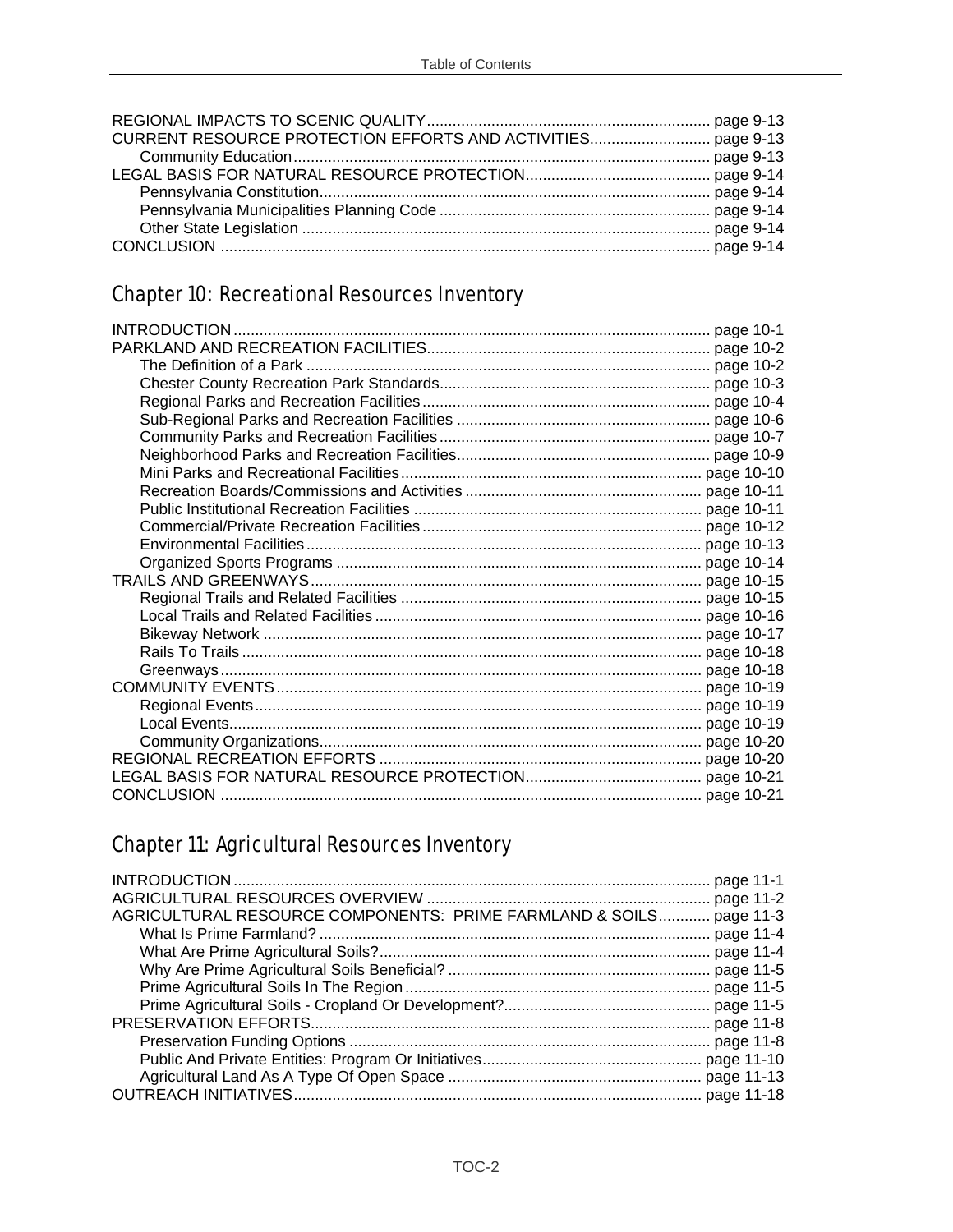|                                                                       | page 11-19 |  |
|-----------------------------------------------------------------------|------------|--|
|                                                                       |            |  |
| EXISTING ORGANIZATIONS FOR THE PRESERVATION OF AGRICULTURE page 11-20 |            |  |
|                                                                       | page 11-20 |  |
|                                                                       |            |  |
|                                                                       | page 11-22 |  |
|                                                                       | page 11-22 |  |
|                                                                       |            |  |
|                                                                       |            |  |
|                                                                       |            |  |
|                                                                       |            |  |
|                                                                       |            |  |
|                                                                       | page 11-26 |  |
|                                                                       | page 11-27 |  |
|                                                                       |            |  |
|                                                                       |            |  |
|                                                                       |            |  |
| CONCLUSION.                                                           |            |  |

# **Appendix A: Resource Prioritization (Visioning Meeting)**

### Appendix B: Participant Feedback (Visioning Meeting)

#### **Appendix C: Existing Natural Resource Protection Standards and Recommendations**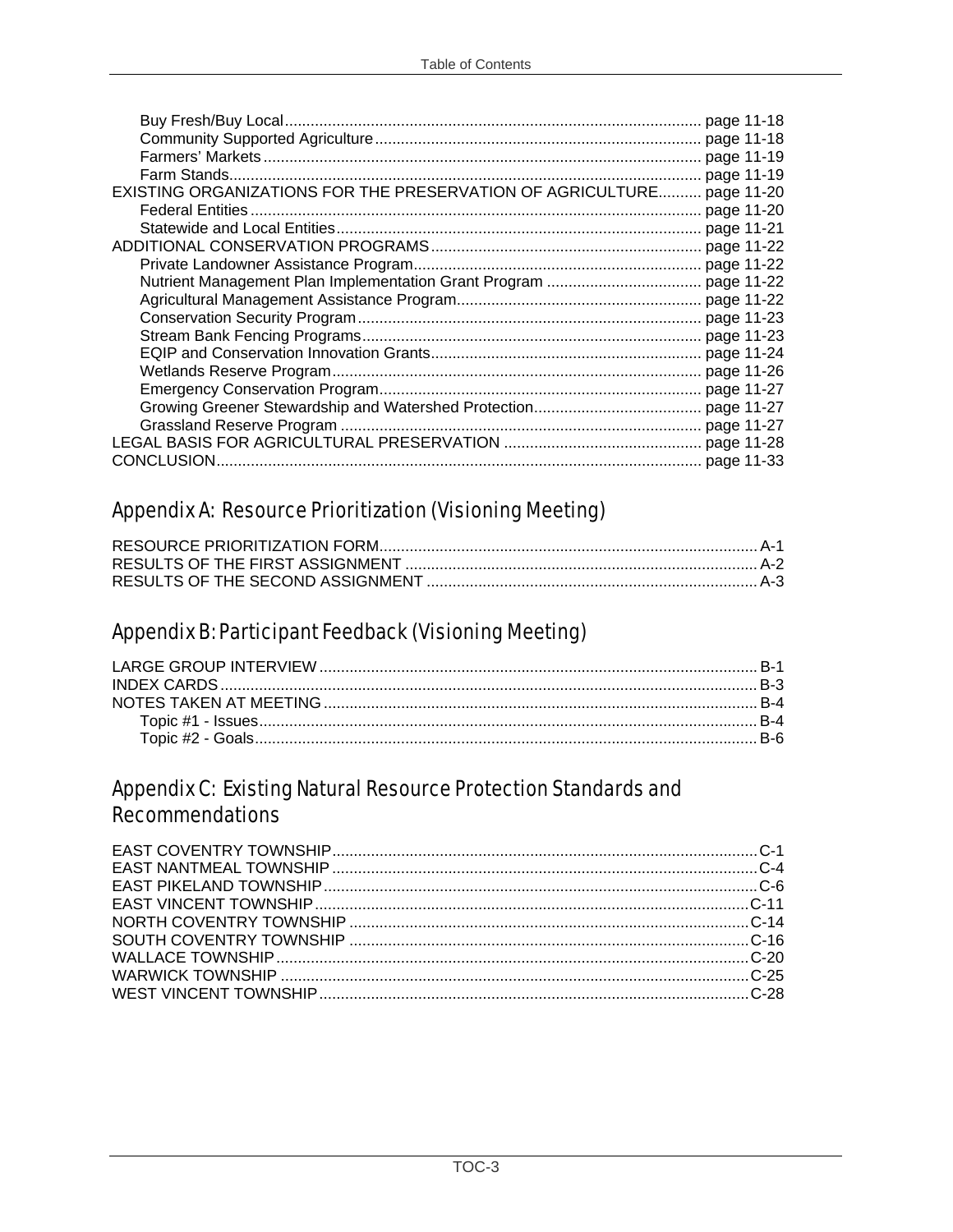# Appendix D: Recommended Plant Lists

| RIPARIAN FOREST BUFFER EVERGREEN (CONIFERS) TREES AND SHRUBSD-5 |  |
|-----------------------------------------------------------------|--|
|                                                                 |  |
|                                                                 |  |

# Appendix E: Township Historic Resource Survey Results

#### Figures in Inventory Chapters

| 8-3: National Register Listed and Eligible Historic Resources (by municipality) 8-39 |  |
|--------------------------------------------------------------------------------------|--|
|                                                                                      |  |
|                                                                                      |  |
|                                                                                      |  |
|                                                                                      |  |
|                                                                                      |  |
|                                                                                      |  |
|                                                                                      |  |
|                                                                                      |  |
|                                                                                      |  |
|                                                                                      |  |
| 10-2: Regional Park and Recreational Facilities in the Region 10-5                   |  |
| 10-3: Sub-Regional Park and Recreational Facilities in the Region10-6                |  |
| 10-4: Community Park and Recreational Facilities in the Region 10-8                  |  |
| 10-5: Neighborhood Park and Recreational Facilities in the Region10-10               |  |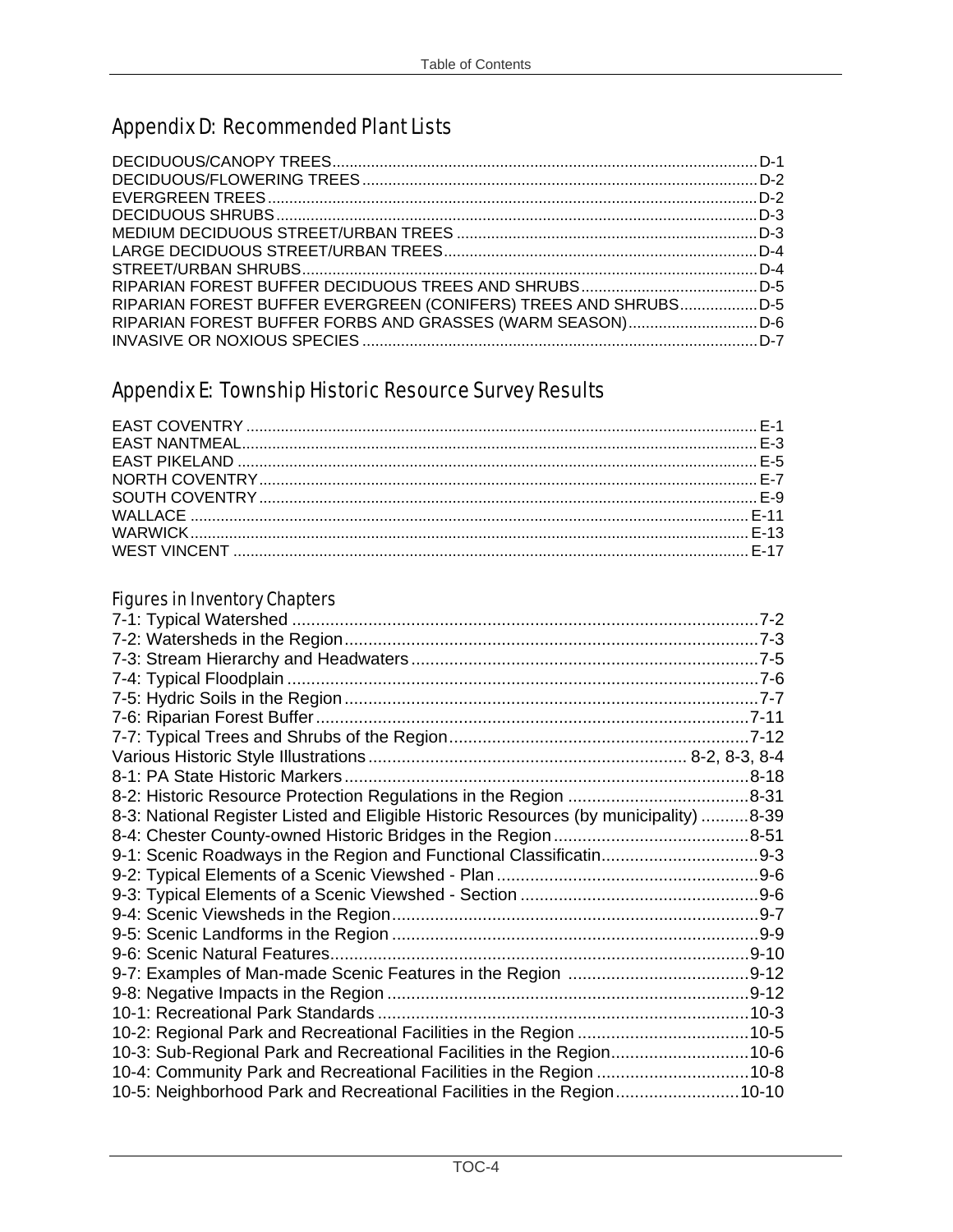| 10-6: Public Institutional Park and Recreational Facilities in the Region 10-12 |  |
|---------------------------------------------------------------------------------|--|
|                                                                                 |  |
| 11-1: Summary of Agricultural Land and Resource Protection in the Region  11-3  |  |
|                                                                                 |  |
|                                                                                 |  |
| 11-4: Acres in the Region Protected through the County Ag Program11-11          |  |
| 11-5: Acreage of Parcels with Land Trust Easements or owned in Fee 11-14        |  |
|                                                                                 |  |
|                                                                                 |  |
|                                                                                 |  |

# **Photographs in Inventory Chapters**

Maps (All Maps are found at the end of the associated Chapter)